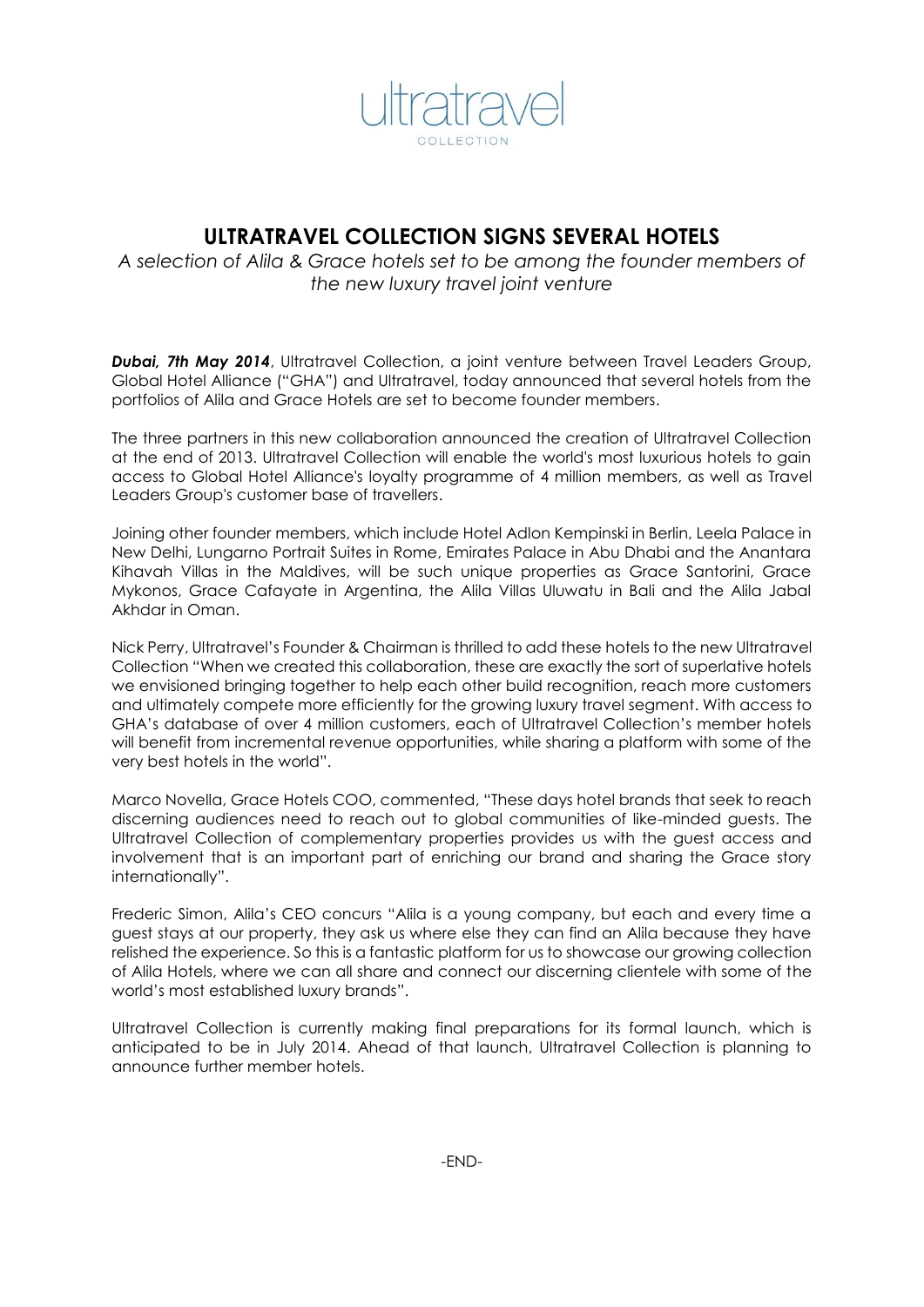

## **Editor's Notes:**

# **About Ultratravel Collection**

Membership in Ultratravel Collection is reserved for the very best hotels and resorts in the world – genuinely luxurious and iconic properties that deliver the finest service and personalised guest experiences. Member hotels share an integrated global platform for guest recognition and loyalty rewards, the GHA Discovery programme from partner Global Hotel Alliance, as well as beneficial relationships with Ultratravel Collection's other founding partners, Travel Leaders Group and the multi-media brand, Ultratravel. For more information visit [www.ultratravelcollection.com](http://www.ultratravelcollection.com/)

### **About Global Hotel Alliance**

Based on the airline alliance model, Global Hotel Alliance (GHA) is today the world's largest alliance of independent hotel brands. GHA uses a shared technology platform to drive incremental revenues and create cost savings for its member brands, while offering all the benefits of a multi-brand loyalty programme, GHA Discovery, which has over 4 million members. GHA's member brands are currently: Alila, Anantara, Art Series, AVANI, Corinthia, Doyle Collection, First, GLO, Grace, Kempinski, The Leela, Lungarno Collection, Marco Polo, Mokara, Omni, Pan Pacific, PARKROYAL, Per AQUUM, QT, Rydges, Rixos, Shaza, Tangram, Thon, Tivoli and Ultratravel Collection encompassing 425 upscale and luxury hotels with over 100'000 rooms across 63 different countries. For more information visit [www.gha.com](http://www.ghadiscovery.com/)

# **About Travel Leaders Group**

Travel Leaders Group is transforming travel with a commitment to our vacation and business travel clients via our progressive approach toward each unique travel experience. Having already assisted millions of travelers – through our beginnings as Carlson Leisure Group, a division of Carlson Companies, TraveLeaders and Tzell Travel Group and through the additions of Nexion, Protravel International and Vacation.com – Travel Leaders Group manages leisure, business and franchise travel operations under a variety of diversified divisions and brands. With sales of approximately \$20 billion, Travel Leaders Group not only ranks as the #1 corporate travel management company by *Business Travel News*, but it is also among the top ten travel companies on the 2013 *Travel Weekly* Power List. In 2013, *Entrepreneur* ranked a Travel Leaders Franchise Brand #1 in the category of "Travel Agencies-Miscellaneous." For more information visit [www.travelleadersgroup.com](http://www.travelleadersgroup.com/)

#### **About Alila Hotels**

Alila Hotels and Resorts offer stylish, relaxing environments with surprisingly different lifestyle concepts and guest experiences that are continuously redefined by the latest developments in design and living. The Alila Experience is centred on building unique "emotional moments" between the guest, the hotel and destination. Alila Villas represent Alila's new generation of ultra-luxurious yet sustainable developments in some of the most spectacular locations, set apart by an unprecedented level of private space, design and architecture, personalised hospitality and destination experiences. Designed by award-winning teams of architects, interior designers and artisans, an Alila Villas project is the only brand that is designed, built and operated to EarthCheck standards, integrating the natural, physical and cultural elements of its environment. For more information visit [www.alilahotels.com](http://www.alilahotels.com/)